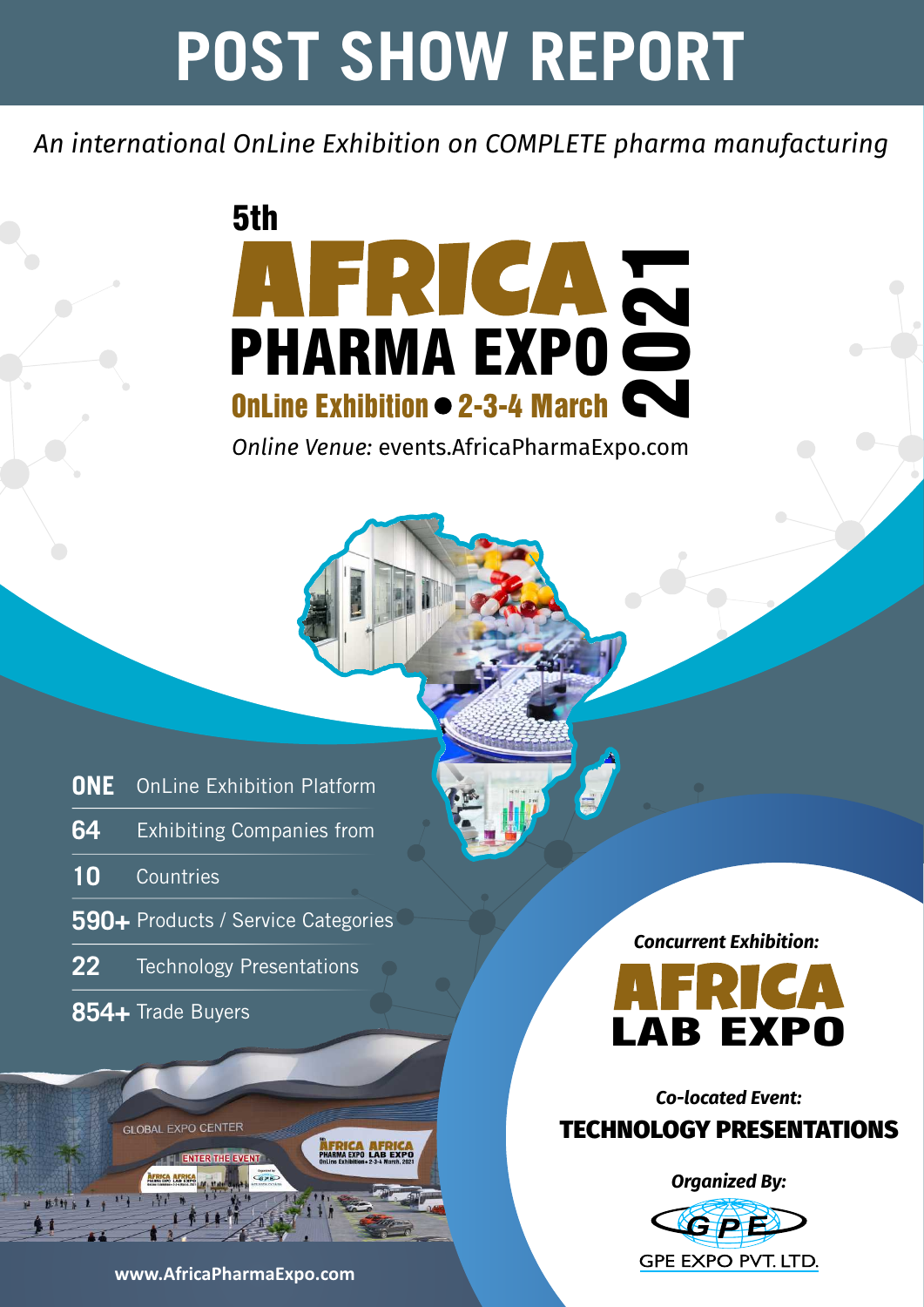#### **Exhibition Organizing Committee**



**DR. WILBERFORCE O. WANYANGA** Chairman, PharmaQ Ltd (KENYA)



**DR. SANJAY ADVANI** Chairman, Federation of East Africa Pharmaceutical Manufacturers (FEAPM) (KENYA)



**DR. DANIELLA MUNENE** CEO Pahrmaceutical Society of Kenya (PSK)



**DR. APPAJI PV** former DG PHARMEXCIL former Director, NPPA (INDIA)



**MR. MANESH PATEL** Chairman Lab & Allied Ltd (KENYA)



**DR. DAVID NAHAMYA** Executive Director National Drug Authority (NDA), (UGANDA)



**DR. ROHIN VORA** Chairman - FKPM and Director, Regal Pharmaceuticals Ltd (KENYA)



**MR. DAARA PATEL** Secretary General Indian Drug Manufacturers' Association (IDMA) (INDIA)



**DR. D. V. SHAH** Chairman Biodeal Labs (KENYA)



**MR. RAMESH BABU**  Chairman Abacus Parenteral Drugs Ltd (UGANDA)



**5th**

OnLine Exhibition . 2-3-4 March, 2021

**AFRICA AFRICA**<br>PHARMA EXPO LAB EXPO

**MR. ALEX GISAGARA** Head of Dept of Inspection & Safety Monitoring, FDA (RWANDA)



**DR. RISHI VADODARIA** Chairman, Uganda Pharmaceutical Manufacturers' Association (UPMA) (UGANDA)



**MR. RAVI UDAY BHASKAR** Director General PHARMEXCIL (INDIA)



**DR. NAZEEM MOHAMED** Consultant Pharmaceutical Sector Industrial Promotion Services Ltd (IPS) (KENYA)



**MR. JITENDRA RISHI** Technical Director Dawa Ltd (KENYA)

#### *The focused industry segments of the OnLine Exhibition were:*

• PHARMACEUTICAL • BIOTECH • COSMETIC

- API MANUFACTURING NEAUTRACEUTICALS BEVERAGES
- -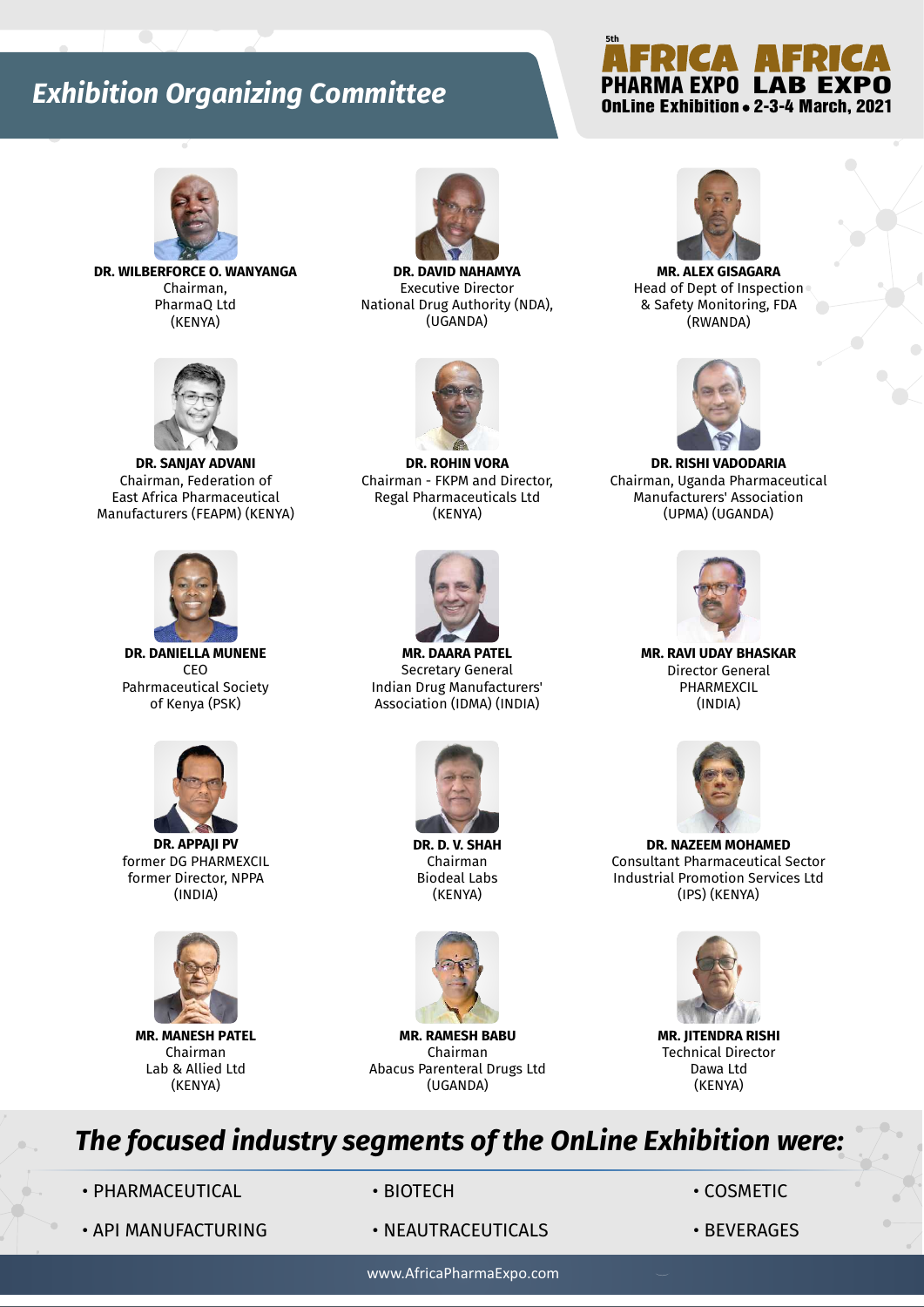

| <b>DAY-1:</b>                                   |                                                         | 2nd March, 2021, Tuesday                                                                                                                                                  |
|-------------------------------------------------|---------------------------------------------------------|---------------------------------------------------------------------------------------------------------------------------------------------------------------------------|
| Maters<br>THE SCIENCE OF WHAT'S POSSIBLE."      | <b>COMPANY NAME</b><br>TOPIC / Subject<br>PRESENTED BY: | <b>WATERS GESMBH</b><br>How Waters PREMIER Columns can help you to see<br>more with less effort<br>Mr. Willem Joubert, Chemistry Manager,<br>Microsep, Waters Distributor |
| accupa                                          | <b>COMPANY NAME</b><br>TOPIC / Subject<br>PRESENTED BY: | ACCUPACK ENGINEERING PVT. LTD.<br>Introduction to Accupack Engineering Pvt Ltd<br>Mr. Vaibhav Salvi, Sr. Gm Exports                                                       |
| <b>D</b> -CKWEILER<br>connecting flow to purity | <b>COMPANY NAME</b><br>TOPIC / Subject<br>PRESENTED BY: | DOCKWEILER AG<br>Safe Pharma Processes - from API to WFI<br>Mr. Carsten Boetefuer, Sales - Dockweiler Ag Germany                                                          |
| <b>PEAK</b>                                     | <b>COMPANY NAME</b><br>TOPIC / Subject<br>PRESENTED BY: | PEAK AFRICA (PTY) LTD.<br>Enhancing lab safety and reliability with<br>an on-demand gas generator<br>Dr. Ed Connor, Product Manager                                       |
| ahika<br>Packaging (India) Ltd.                 | <b>COMPANY NAME</b><br>TOPIC / Subject<br>PRESENTED BY: | MAHIKA PACKAGING (INDIA) LTD.<br>Insights and changing trends in the plastic tube industry<br>for cosmetic, personal care and health care<br>Mr. Amit Gupta, Director     |
| <b>HiPurity Systems</b>                         | <b>COMPANY NAME</b><br>TOPIC / Subject<br>PRESENTED BY: | <b>PRAJ HIPURITY SYSTEMS</b><br>Integrated approach to water and process<br>for injectables pharma units<br>Mr. Jaise Itty, Chief Manager                                 |
|                                                 | <b>COMPANY NAME</b><br>TOPIC / Subject<br>PRESENTED BY: | NATOLI ENGINEERING COMPANY INC<br><b>Tablet Compression Tooling Options</b><br>Mr. Yasar Shaikh, International Business Director                                          |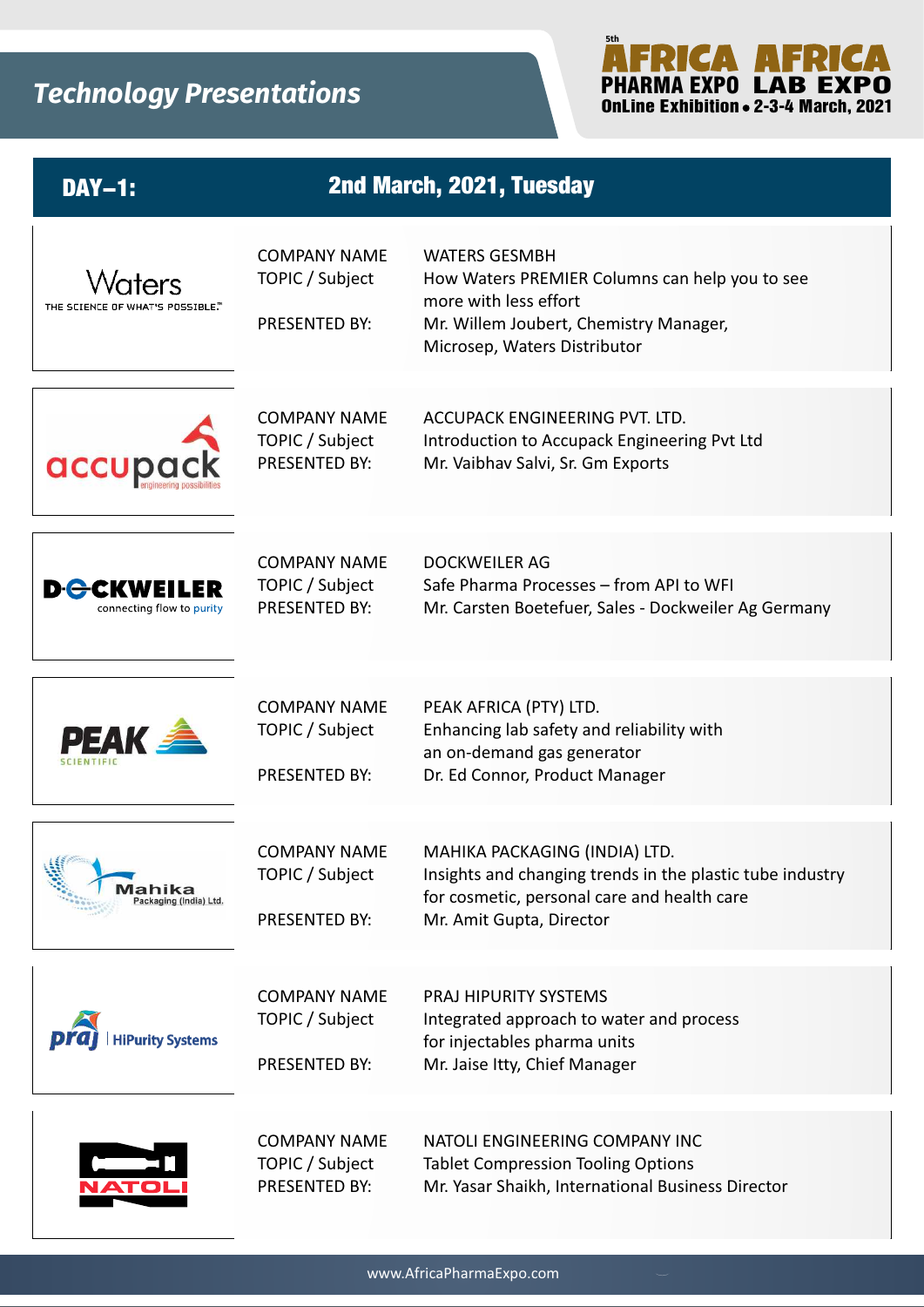

| <b>DAY-1:</b>                                                                                         |                                                                | 2nd March, 2021, Tuesday                                                                                                                                                                                                                               |  |  |
|-------------------------------------------------------------------------------------------------------|----------------------------------------------------------------|--------------------------------------------------------------------------------------------------------------------------------------------------------------------------------------------------------------------------------------------------------|--|--|
| Innovative<br><del>A</del> dd Values                                                                  | <b>COMPANY NAME</b><br>TOPIC / Subject<br>PRESENTED BY:        | <b>INNOVATIVE ENGINEERS</b><br>Clean room concept design<br>Mr. Parth Valera, Sales Engineer                                                                                                                                                           |  |  |
| 3rd March, 2021, Wednesday<br><b>DAY-2:</b>                                                           |                                                                |                                                                                                                                                                                                                                                        |  |  |
| nters<br>THE SCIENCE OF WHAT'S POSSIBLE."                                                             | <b>COMPANY NAME</b><br>TOPIC / Subject<br><b>PRESENTED BY:</b> | <b>WATERS GESMBH</b><br>Strategies for Mycotoxin Detection and Quantification<br>by Liquid Chromatography, from optical Detector to<br><b>Mass Spectrometry</b><br>Mr. Stuart Adams, Senior Application Chemist,<br>Food & Environmental, Waters Corp. |  |  |
|                                                                                                       | <b>COMPANY NAME</b><br>TOPIC / Subject<br>PRESENTED BY:        | DYNA FILTERS PVT. LTD.<br>Delivering Indoor Air Quality<br>Mr. Abhijit Yemul, Managing Director                                                                                                                                                        |  |  |
|                                                                                                       | <b>COMPANY NAME</b><br>TOPIC / Subject                         | <b>BORGO COSTRUZIONI MECCANICHE SRL</b><br><b>Borgo Presentation</b>                                                                                                                                                                                   |  |  |
| ही<br>dam<br>fabriwerk<br>private limited<br>boundaryless processing systems<br>www.adamfabriwerk.com | <b>COMPANY NAME</b><br>TOPIC / Subject<br>PRESENTED BY:        | ADAM FABRIWERK PVT. LTD.<br><b>Sterile Processing Skid</b><br>Mr. Vishal Wagh, Marketing Director                                                                                                                                                      |  |  |
| Karnavati<br>Rine<br>IRM<br><b>IRM ENTERPRISES PVT. LTD.</b>                                          | <b>COMPANY NAME</b><br>TOPIC / Subject<br><b>PRESENTED BY:</b> | KARNAVATI ENGINEERING LTD.<br>Important factors to be consider while selecting Tablet Press<br>and Capsule filling machine<br>Mr. Sushant Tendulkar, IRM (Karnavati Engineering)                                                                       |  |  |
| 20lmon<br>Measure. Control. Automate.                                                                 | <b>COMPANY NAME</b><br>TOPIC / Subject<br><b>PRESENTED BY:</b> | POLMON INSTRUMENTS PVT. LTD.<br><b>Process Automation</b><br>Mr. Anvesh Manne, Director                                                                                                                                                                |  |  |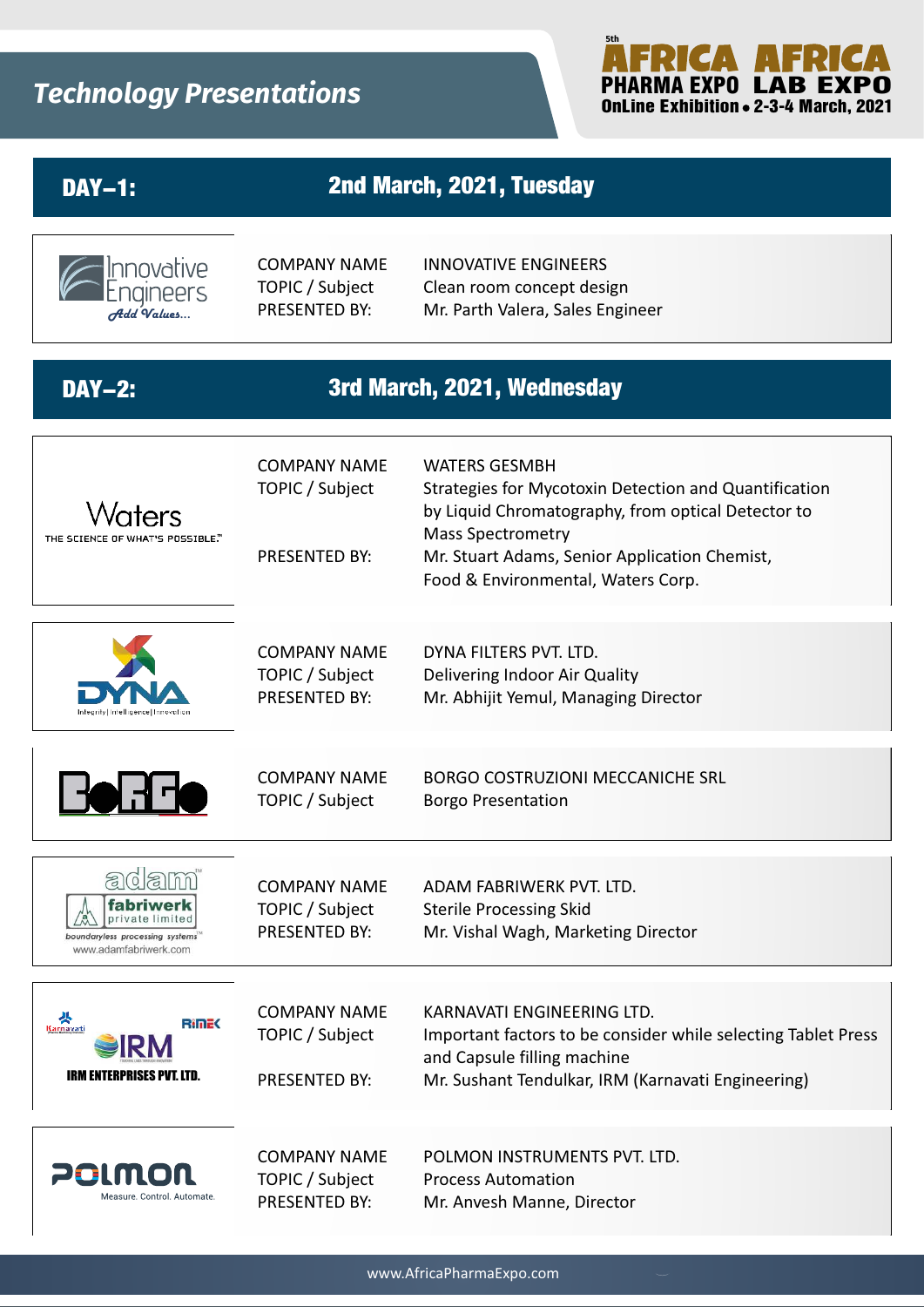

| <b>DAY-2:</b>               | 3rd March, 2021, Wednesday                                     |                                                                                                                                                                                                                                            |  |
|-----------------------------|----------------------------------------------------------------|--------------------------------------------------------------------------------------------------------------------------------------------------------------------------------------------------------------------------------------------|--|
| FABRIK INDUSTRIES PVT. LTD. | <b>COMPANY NAME</b><br>TOPIC / Subject<br>PRESENTED BY:        | <b>MACHIN FABRIK INDUSTRIES PVT. LTD.</b><br><b>Basics of Sterilization</b><br>Mr. Zaki Ansari, Sr. Manager International Sales                                                                                                            |  |
| chnopack LLP                | <b>COMPANY NAME</b><br>TOPIC / Subject<br>PRESENTED BY:        | <b>ACE TECHNOPACK</b><br>Dry Syrup Filling Line<br>Mr. Vivek Mehra, Sales Manager - Solids Division                                                                                                                                        |  |
|                             | <b>COMPANY NAME</b><br>TOPIC / Subject<br><b>PRESENTED BY:</b> | <b>ESTEC LTD.</b><br>TOC Application for pharma market<br>Mr. Kumar Raju, Technical Manager                                                                                                                                                |  |
| R.S. Foils Pvt. Ltd.        | <b>COMPANY NAME</b><br>TOPIC / Subject<br><b>PRESENTED BY:</b> | R. S. FOILS PVT. LTD.<br>No risk of Nitro Amine formation from printed foils with<br>no NitroCellulose, social responsibility towards making<br>aluminum foils safe for food / drug contact<br>Mr. S P Dhingra, Sr. President - Operations |  |

#### DAY-3: **4th March, 2021, Thursday**

| Waters<br>THE SCIENCE OF WHAT'S POSSIBLE." | <b>COMPANY NAME</b><br>TOPIC / Subject<br>PRESENTED BY: | <b>WATERS GESMBH</b><br>How Waters Arc HPLC is fitting into your regulated Lab<br>Mr. Christo Frylinck, Separations Sales Rep,<br>Microsep / Waters Distributor |
|--------------------------------------------|---------------------------------------------------------|-----------------------------------------------------------------------------------------------------------------------------------------------------------------|
| 3.C                                        | COMPANY NAME                                            | HELIOS CONCREW PVT. LTD.                                                                                                                                        |
| <b>BLISTER</b>                             | TOPIC / Subject                                         | About of Helios Concrew Pvt. Ltd. (Blisterking)                                                                                                                 |
| <b>HELIOS CONCREW PVT. LTD.</b>            | <b>PRESENTED BY:</b>                                    | Mr. Hemal Ajwaliya, Executive                                                                                                                                   |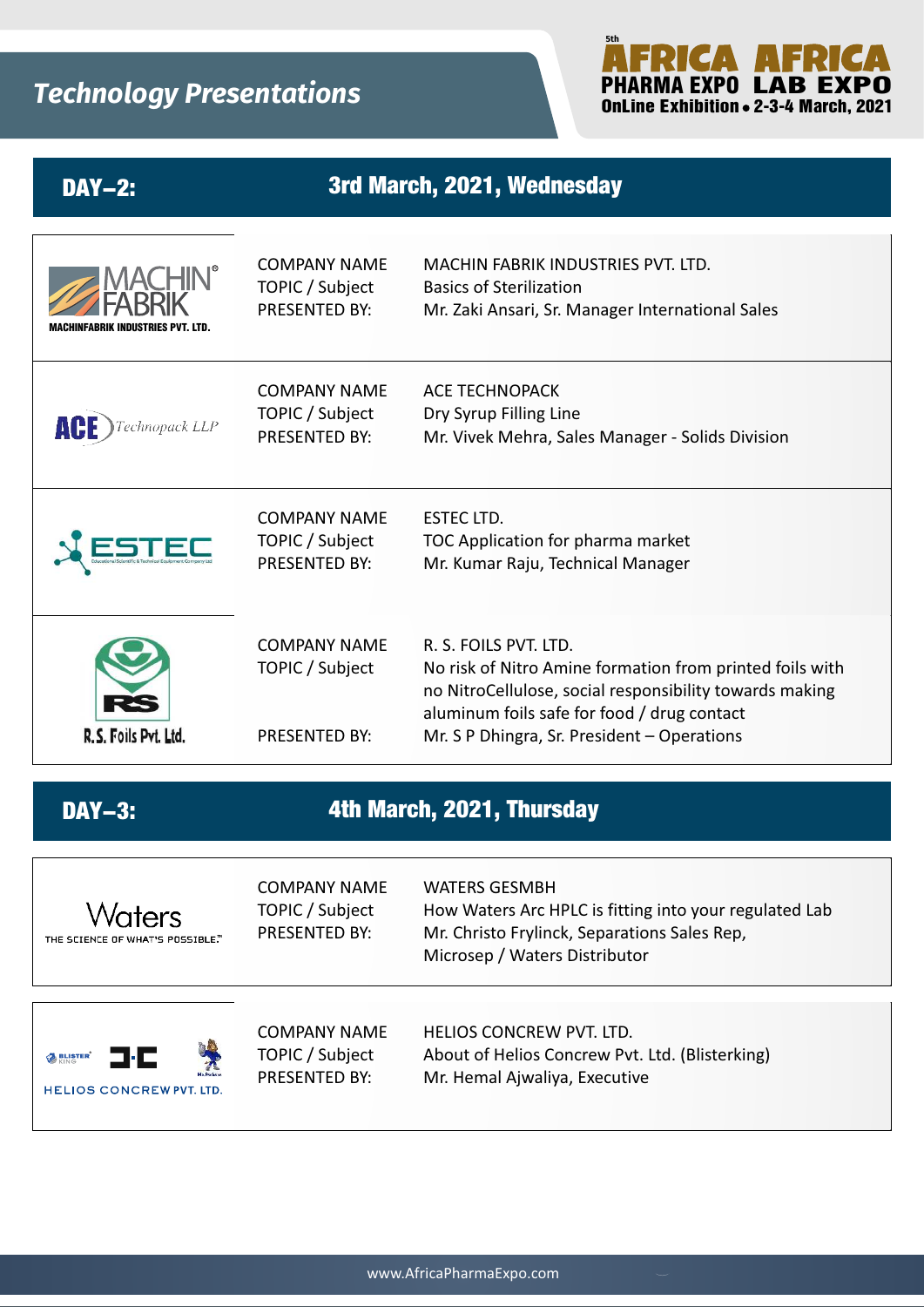

| <b>DAY-3:</b>                                             | 4th March, 2021, Thursday                                      |                                                                                                                                                         |
|-----------------------------------------------------------|----------------------------------------------------------------|---------------------------------------------------------------------------------------------------------------------------------------------------------|
| <b>Teknovation</b><br><b>Technology Driven Innovation</b> | COMPANY NAME<br>TOPIC / Subject<br><b>PRESENTED BY:</b>        | SUN TEKNOVATION PVT. LTD.<br><b>Future of Inspection System Possibilities</b><br>Mr. Hiren Shah, Director                                               |
| ECED<br>WORLD CLASS, WORLDWIDE                            | <b>COMPANY NAME</b><br>TOPIC / Subject<br><b>PRESENTED BY:</b> | ESCO TECHNOLOGIES (PTY) LTD.<br>Cell Processing Isolator: A Highly Modular and<br>Adaptable Solution for Cell Processing<br>Ms. Sonja Strydom, Director |
| <b>Fluidpack</b><br>TABLET PRESS                          | <b>COMPANY NAME</b><br>TOPIC / Subject<br>PRESENTED BY:        | FLUIDPACK TABLET PRESS MFG. CO.<br>Accura F7200 fully automated Tablet press<br>Mr. Prakash Thakur, Sales Manager                                       |



- **PROCESSING Machineries (Tablet / Capsule / Injectable / Ointment / Powder - Dry Syrup)**
- **PACKAGING Machineries & Materials (Blister Machines, Filling / Packing / Labeling / Capping Machines, Labels, Aluminum / PVC Foils, Caps / Closures / Rubber Stoppers, and many more)**
- **ANALYTICAL & BIOTECH Lab Instruments (LIMS, Glassware, Lab Reagents & Consumables, Lab-ware, Spectrophotometry, Chromatography, and many more)**
- **API Manufacturing Plants & Equipments**
- **API, Pharma Bulk Actives, Excipients, Additives**
- **FORMULATIONS & Contract Manufacturing**
- **CLEANROOM & Utility Eqpts & Services (HVAC, Partitions, AHU, Dehumidifiers)**
- WATER TREATMENT & Management Systems (CIP / SIP, Filtration / **Sterilization Plants)**
- **PROJECT Consultants**
- **TURNKEY Contractors**
- **Trade ASSOCIATIONS & many more**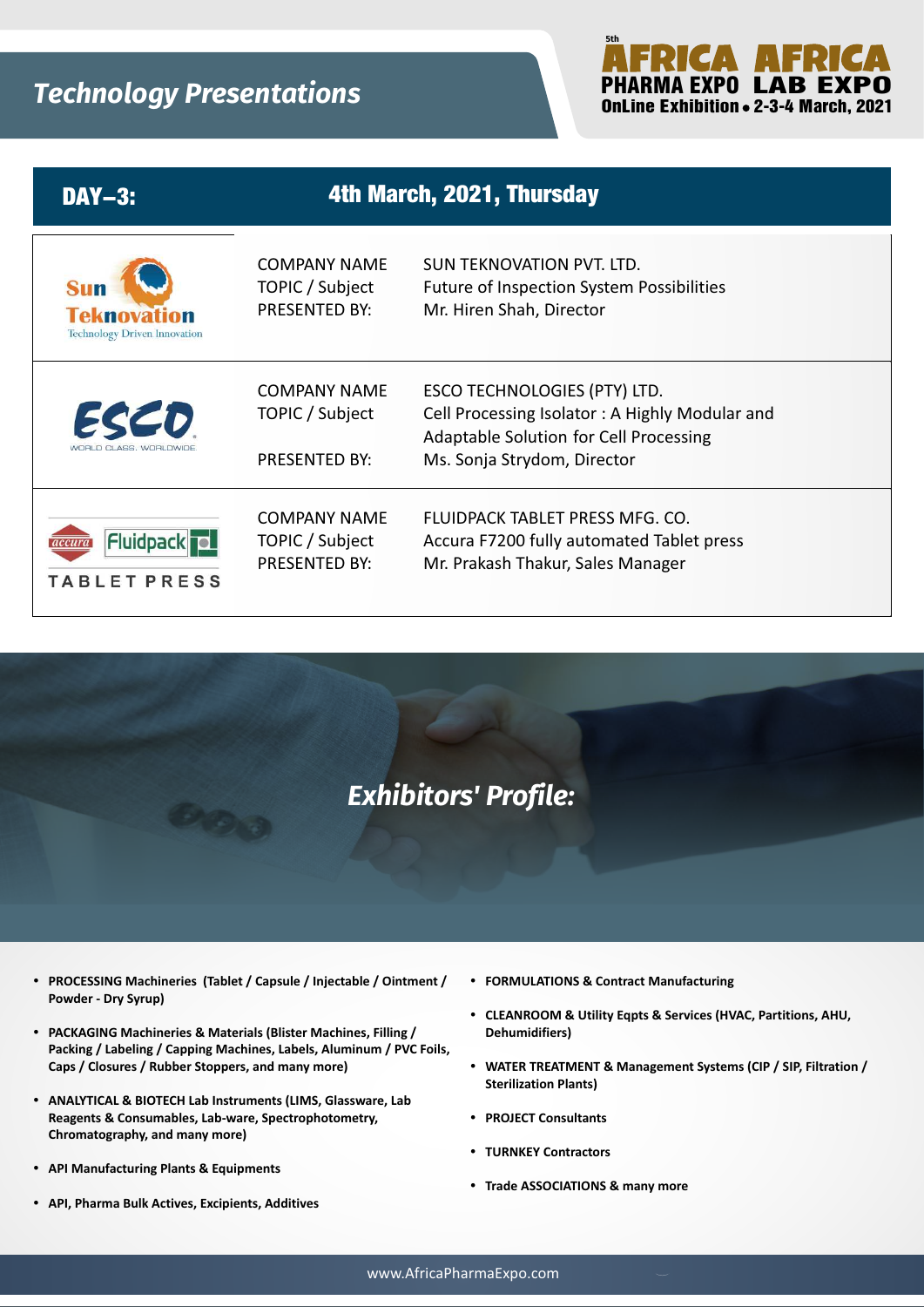#### **Attendees' Profile:**



## Trade Professionals attended from:

### *African Nations*



- Angola
- Benin • Botswana
- Burundi
- Cameroon
- Ethiopia
- Ghana
- Ivory Coast
- Kenya
- Liberia
- Mozambique
- Namibia
- Niger
- Nigeria
- Rwanda
- Senegal
- Somalia
- South Africa
- South Sudan
- Sudan
- Tanzania
- Uganda
- Zambia
- Zimbabwe

## *International Attendees*



• Afghanistan • Algeria • Azerbaijan **Bangladesh** • Belgium • Canada • Chile • China • Colombia • Costa Rica **Cyprus** • Dominican Republic • Egypt **France** 

**Germany** • Guatemala • India • Iran • Iraq **Italy** • Japan • Jordan • Kuwait • Libya **Lithuania** • Macedonia **Madagascar** • Malaysia • Mali

**Mauritius Morocco** • Myanmar **Nepal** • Pakistan Palestinian **Territory** • Panama • Peru **Philippines** • Qatar • Saudi Arabia **Singapore Spain** • Sri Lanka

• The **Netherlands** • Trinidad and Tobago **Tunisia Turkey** • Ukraine • United Arab Emirates • United Kingdom **United States** • Vietnam • Yemen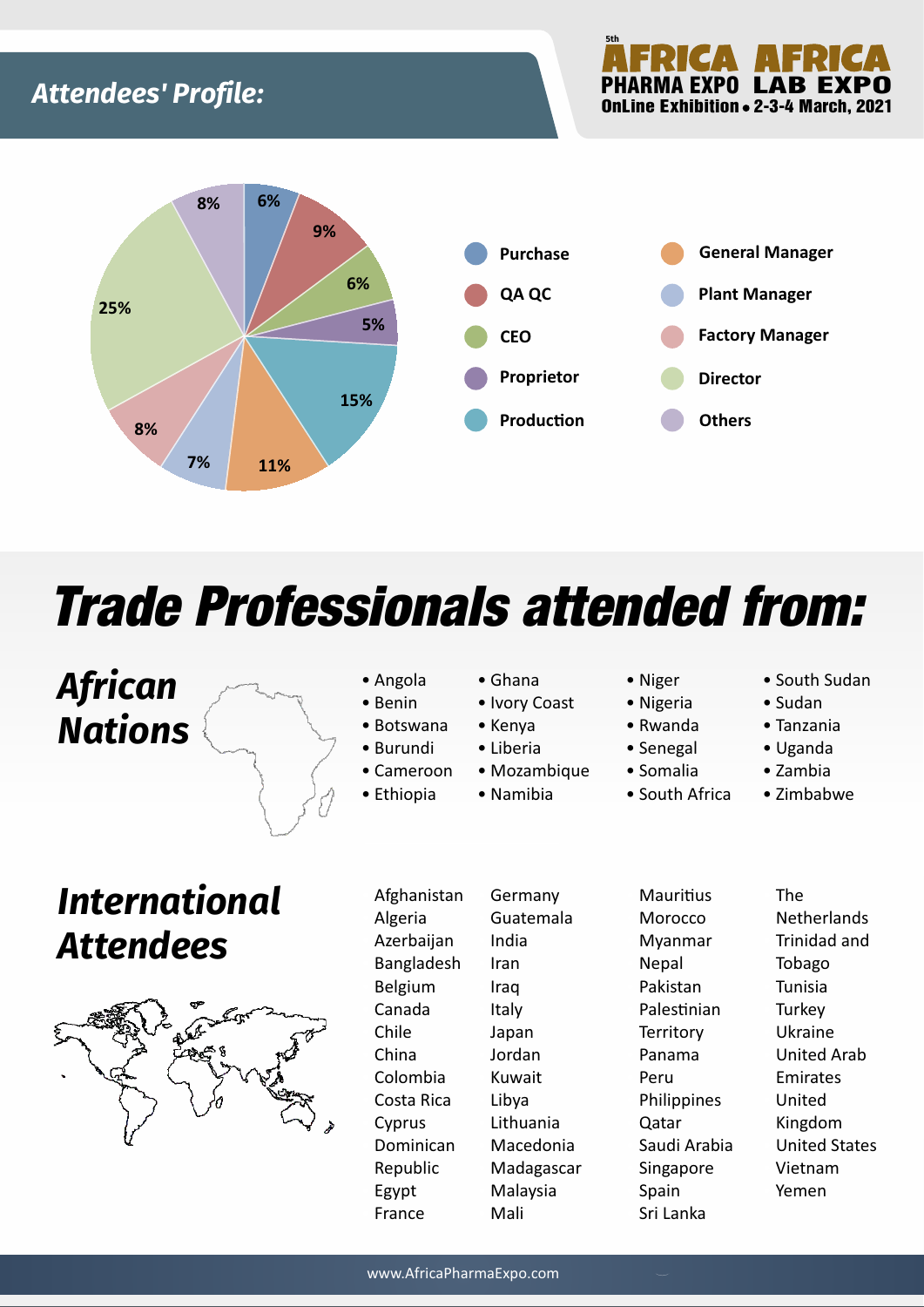#### **Messages From Exhibitors**



Africa Pharma Expo is one of the most simple interface to use and connect with people. The contact and interface is helping us to gain maximum reach with minimum efforts. We could meet customers and discuss with peers from the same industry through effective online chats. We wish AFRICA PHARMA EXPO, all the best for future shows.

**Atman Parekh Director Atman Pharmaceuticals**



Many thanks for giving us opportunity to participate at AFRICA PHARMA EXPO 2021 - OnLine Exhibition. It was really good experience and interaction with customers, even without any physical contacts. We are very much hopeful to be benefited through this participation.

**Madhav Kejriwal Managing Director RS FOILS**



It was a very warm experience meeting people from various parts of the world. We got amazing leads and a lot to take away from this 5th AFRICA PHARMA EXPO 2021 - OnLine Exhibition. I look forward to attending this event again.

**Mr. Viral Bhatt Head– Global Marketing Strategy & Branding Accupack Engineering Pvt. Ltd.**



The Africa pharma Expo organized by GPE was done in a professional manner and all the information pertaining to the exhibition was given and shared with us well in advance. This enabled our team to have the details uploaded to the site in time.

Going forward, the digital exhibitions are going to be the mainstay and backbone of the exhibition industry. The technical presentations also went flawlessly.. good job by GPE Team..!

**Vishal Wagh Director Marketing Adam Fabriwerk Pvt Ltd** 



It was a delighting experience to be part of AFRICA PHARMA EXPO 2021. It's an incredible platform to continue export trade during the time, when possibilities for overseas traveling are rare. It was much needed event, where we got the opportunity to reach out to the right set of business professionals, who are looking for quality Pharmaceutical Tabletting and granulation equipment.

OnLine Exhibition . 2-3-4 March, 2021 PHARMA EXPO LAB EXPO

**Girirajsinh Zala Director FALCON MACHINERIES**

**5th**



AFRICA PHARMA EXPO 2021 - OnLine Exhibition has redefined the way of doing business OnLine with this edition of its exhibitions. We found it interesting, the real time data of each trade buyer attending our booth was highly resourceful to interact and understand the requirements of each

buyer individually. Despite the travel limitations, AFRICA PHARMA EXPO 2021 - OnLine Exhibition helped us to connect with valid prospects by applying the next generation technology.

#### **Vivek Mehra ACE Technologies & Packaging Systems Pvt Ltd**



The OnLine Edition of the 5th AFRICA PHARMA EXPO 2021 has been a good experience for us, as we got to interact with a number of people, all without the hassle of travelling during these uncertain times. Our thinking in participating in this event was to touch base, to make deeper connections with the

industry, that we already have and to find new business opportunities. Post the 3-day event, we are happy with the show and the networking opportunities given to us. We feel that this OnLine Edition of the AFRICA PHARMA EXPO 2021 gives an even playing field in which small businesses and larger ones come together to maximize their business and increase their networking. We now look forward to participating in the next year's show as we feel that this event is an ideal partner to boost our business in the African market.

**Shriganesh Shukla Head of International Business Mahika Packaging (India) Ltd.**

#### *Some of the exhibiting companies*

- Ÿ **ACCUPACK ENGINEERING PVT. LTD. INDIA**
- **ACE PROCESS EQUIPMENT PVT. LTD. INDIA**
- **ACE TECHNOPACK LLP INDIA**
- **ADAM FABRIWERK PVT. LTD. INDIA**
- **ALLYONE ENVIRONMENTAL TECHNOLOGIES INDIA PVT. LTD. INDIA**
- Ÿ **AMBICA PHARMA MACHINES PVT. LTD. INDIA**
- **AMI POLYMER PVT. LTD. INDIA**
- **AMICRON CLEANTECH PVT. LTD. INDIA**
- Ÿ **ARBES TOOLS PVT. LTD. INDIA**
- **ASIAN PHARMA EQUIPMENTS INDIA**
- **ATMAN PHARMACEUTICALS INDIA**
- **BORGO COSTRUZIONI MECCANICHE SRL ITALY**
- **CENTURY PHARMACEUTICALS LTD. INDIA**
- Ÿ **CHEMPHARM INDUSTRIES PVT. LTD. INDIA**
- Ÿ **CIP MACHINERIES PVT. LTD. INDIA**
- **DOCKWEILER AG GERMANY**
- Ÿ **DYNA FILTERS PVT. LTD. INDIA**
- **ESCO TECHNOLOGIES (PTY) LTD. SOUTH AFRICA**
- **ESTEC LTD. KENYA**
- Ÿ **FABLAB ENGINEERING INDIA PVT. LTD. INDIA**
- **FABTECH TECHNOLOGIES PVT. LTD. INDIA**
- **FALCON MACHINERIES INDIA**
- **FLUIDPACK TABLET PRESS MFG. CO. INDIA**
- **FRIENDS ENGINEERING CORPORATION PAKISTAN**
- **HA NOI CPC1 PHARMACEUTICAL JOINT STOCK COMPANY -VIETNAM**
- **HELIOS CONCREW PVT. LTD. INDIA**
- **HVAX TECHNOLOGIES PVT. LTD. INDIA**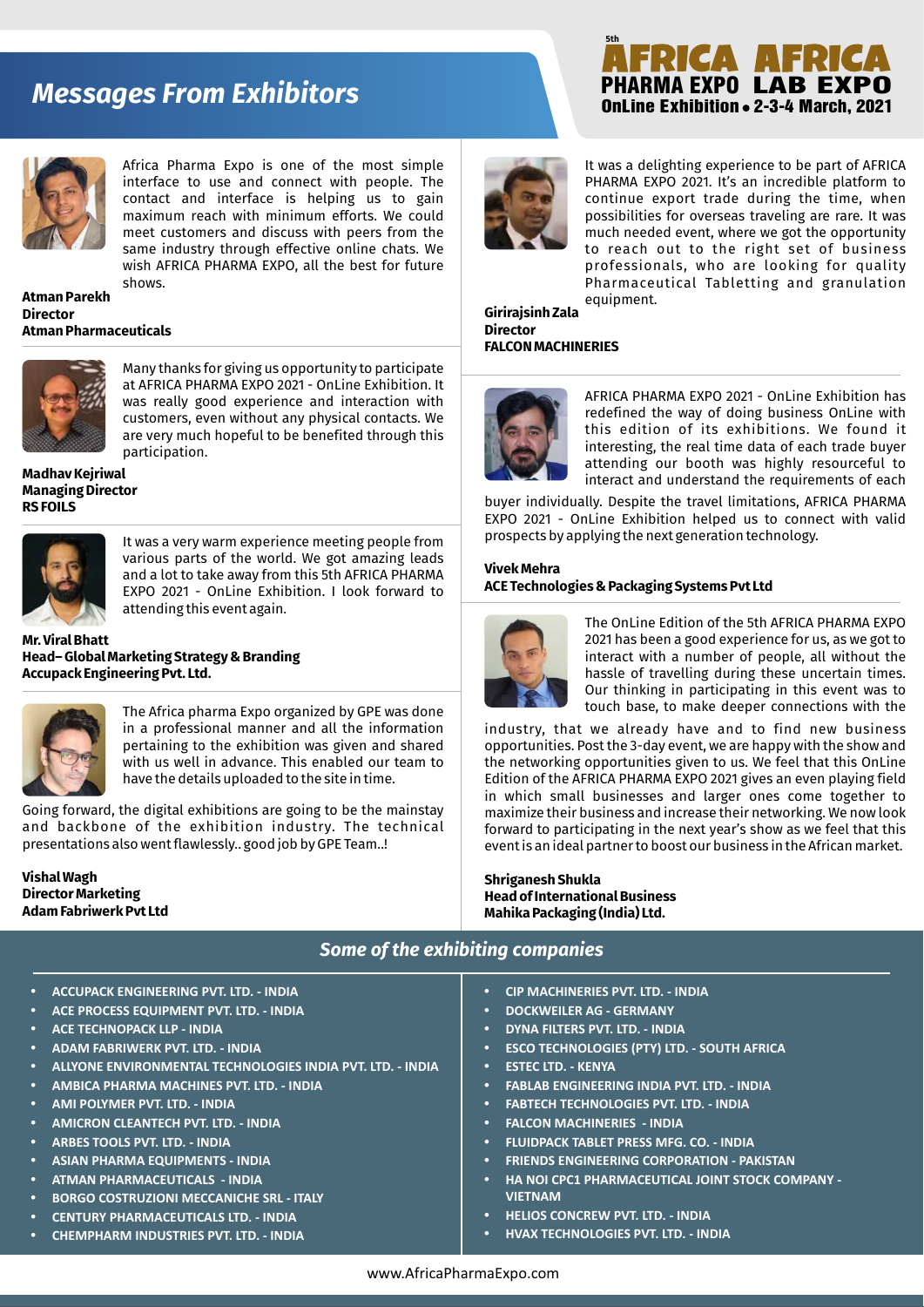#### **Messages From Exhibitors**

#### OnLine Exhibition . 2-3-4 March, 2021 PHARMA EXPO LAB EXPO **5th**



ion at fully digital internatio we acknowledge with thanks to everyone -visitors, industry professionals, colleagues, and partners who made our participation a pioneering event and a truly special one. We would like to thank the Organizing Committee of AFRICA PHARMA EXPO 2021 - OnLine Exhibition..!

With almost more than 100 visitors, we were delighted that we have managed to move into a new dimension for sharing quality content and display our product digitally to the target audience.

As always, the current pandemic is all about adapting and innovating – and having redesigned the agenda from the ground up to ensure we could bring the most pressing industry topics to the table.

While all the events always generally target regions, we felt that in given the current situation, that it was time to bring the global industry together to talk solutions, which is exactly what we achieved.

A special thanks also goes to all fantastic Speakers and Exhibitors who had made informative presentations on technologies and exhibited at their Digital Booths nicely, as well. We are proud to be one of the participants in this OnLine edition of AFRICA PHARMA EXPO 2021.!



The OnLine platform of the 5th AFRICA PHARMA EXPO 2021 was an excellent experience to understand, learn and adopt the novel way to business combining with the technologies.!

**Claudia Puttini Borgo Costruzioni Meccaniche SRL**



Many congratulations for organizing the AFRICA PHARMA EXPO 2021 / AFRICA LAB EXPO 2021 - OnLine Exhibition very professionally. I must appreciate for the immediate support offered, when needed.

It was my first experience with a OnLine Exhibition

and the great thing is, it makes possible to get in touch with customers and / or industry business people. I assume that this kind of OnLine opportunities will remain also after the pandemic, as it gives a broader audience the possibility to receive the latest news on science and technologies on their particular industries. I am missing the socializing and meeting people in-person, what's a part of being human, but nevertheless it is a professional commitment to reduce the environmental impact these days.

Waters, as the industry leader in specialty measurement, we share a common mission with our customers to improve people's lives around the world, and our sustainability efforts are just some of the ways we achieve this mission.

#### **Andrea Hofmann Customer Experience Marketing Eastern European Region, Waters GesmbH**



It was a wonderful firsthand experience. Entire Expo was seamlessly conducted. The technical team was prompt and courteous to resolve any issues. Congratulations and ALL THE BEST for all such future endeavors.

**Manoj Singhvi Director, Singhvi Foils**



**Mechmaark Filtech India Pvt Ltd** It was a good experience taking part in this exhibition for the first time and overall presentation and navigation of the OnLine Exhibition were so easy to access to connect with the clients attending our Digital Booth, and exchanging through online text messaging. Well received a good number of inquiries related to our products.

> **Vipul Shah ACE Process Equipment Pvt. Ltd.**

#### **IMPACT LABS PVT. LTD. - INDIA INNOVATIVE ENGINEERS - INDIA INTEGRATED CLEANROOM TECHNOLOGIES (P) LTD. - INDIA IRM ENTERPRISES PVT. LTD. - INDIA JD PHARMA CONSULTANTS PVT. LTD. - INDIA LOTUS TECHNICALS PVT. LTD. - INDIA MACHIN FABRIK INDUSTRIES PVT. LTD. - INDIA** Ÿ **MAHIKA PACKAGING (INDIA) LTD. - INDIA** Ÿ **MECHMAARK FILTECH INDIA PVT. LTD. - INDIA** Ÿ **MEENAXY PHARMA PVT. LTD. - INDIA MERRIL PHARMA PVT. LTD. - INDIA MICROGEN HYGIENE PVT. LTD. - INDIA** Ÿ **MURLIKRISHNA EXPORTS PVT. LTD. - INDIA SHAH TC - INDIA**

- **NATOLI ENGINEERING COMPANY INC USA**
- **NEELAM GLOBAL PVT. LTD. INDIA**
- **OSD PHARMACH SYSTEMS LLP INDIA**
- **OXFORD LAB FINE CHEM LLP INDIA**
- **PEAK AFRICA (PTY) LTD. SOUTH AFRICA**
- **POLMON INSTRUMENTS PVT. LTD. INDIA**
- **PRAJ HIPURITY SYSTEMS INDIA**
- Ÿ **R. S. FOILS PVT. LTD. INDIA**
- **RACHANA OVERSEAS INC INDIA**
- **RAJA TRADELINKS PVT. LTD. INDIA**
- **RAKSHIT DRUGS PVT. LTD. INDIA**
- **SAAN ENGINEERS PVT. LTD. INDIA**
- 
- **SINGHVI FOILS INDIA**
- **SUN TEKNOVATION PVT. LTD. INDIA**
- Ÿ **VEENA INC INDIA**
- **WATERS GESMBH AUSTRIA**
- **WIMCO LTD. INDIA**
- **ZHEJIANG HUILI CAPSULES CO. LTD. CHINA**

*Some of the exhibiting companies*